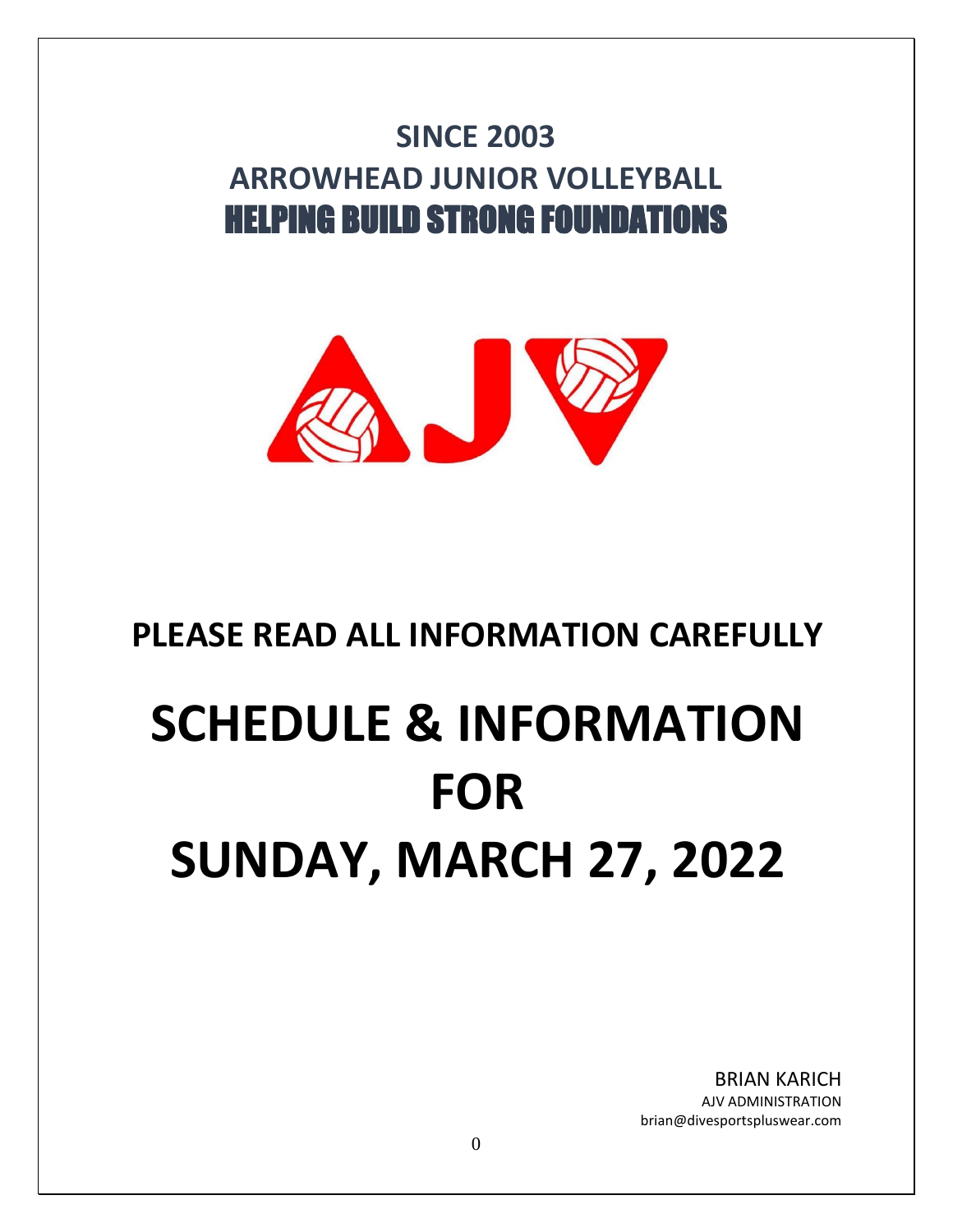### **INFORMATION FOR SUNDAY, MARCH 27, 2022**

### **"THE MAIN THING, IS TO KEEP THE MAIN THING, THE MAIN THING!"**

### **"TO BE EARLY IS TO BE ON TIME, TO BE ON TIME IS TO BE LATE, TO BE LATE IS TO BE?"**

| <b>VENUES:</b>               | Mesabi East High School, Aurora<br>South Ridge High School, Culver                                                                                                                                                                                                                                                                                                                                                                                                                                                                                                                    |  |  |
|------------------------------|---------------------------------------------------------------------------------------------------------------------------------------------------------------------------------------------------------------------------------------------------------------------------------------------------------------------------------------------------------------------------------------------------------------------------------------------------------------------------------------------------------------------------------------------------------------------------------------|--|--|
| <b>EVENT INFORMATION:</b>    | Team reps and coaches are responsible for all event information and procedures.<br>Teams are to report to their assigned court no later than 20 minutes prior to their 1 <sup>st</sup> Match start time.<br>The event manager (EM) will conduct a quick review meeting. See page 2 for time and location.<br>Teams that are scheduled to play the $2nd$ match of pool play do not need to attend the quick review<br>meeting but must check in with the (EM) upon arrival.<br>If your team is going to be delayed or must drop out at the last minute, please call the event manager. |  |  |
| <b>LIABILITY FORMS:</b>      | Coaches must present completed player liability release forms to the (EM) at the Quick Review Meeting.<br>No form, no play. Coaches are to keep a file of liability release forms with them at all times.                                                                                                                                                                                                                                                                                                                                                                             |  |  |
| <b>TIME LIMITS:</b>          | There will no time limits on match play, unless necessary due to facility constraints.                                                                                                                                                                                                                                                                                                                                                                                                                                                                                                |  |  |
| POOL PLAY DEFUALT:           | If a team does not show as scheduled, the pool will be re-formatted (defaulted) to a 6, 5, 4, or 3 team pool.<br>If revisions need to be made the day of play, pools will then default to the appropriate pool play schedule.                                                                                                                                                                                                                                                                                                                                                         |  |  |
| <b>COURT SIDE READINESS:</b> | The on-deck team. Teams that play or officiate in a succeeding match must be at courtside mid-way<br>through the second / third set of the current match.                                                                                                                                                                                                                                                                                                                                                                                                                             |  |  |
|                              | PLAYING RULES & PROTOCOL: Per AJV Rules, Policies and Procedures.<br>www.divesportspluswear.com                                                                                                                                                                                                                                                                                                                                                                                                                                                                                       |  |  |
| <b>OFFICIATING:</b>          | Per AJV Rules, Policies and Procedures.<br>www.divesportspluswear.com                                                                                                                                                                                                                                                                                                                                                                                                                                                                                                                 |  |  |
| <b>DEAD BALL HUSTLE:</b>     | (DBH) Players hustle the ball when it is dead or out of bounds.                                                                                                                                                                                                                                                                                                                                                                                                                                                                                                                       |  |  |
| <b>BALLS:</b>                | Teams must provide balls for warm-ups and match play.                                                                                                                                                                                                                                                                                                                                                                                                                                                                                                                                 |  |  |
| <b>TEAM CAMP AREAS:</b>      | Teams <b>must</b> clean their camp area before leaving the facility.                                                                                                                                                                                                                                                                                                                                                                                                                                                                                                                  |  |  |
| <b>SPECTATOR SEATING:</b>    | Will be designated by host.                                                                                                                                                                                                                                                                                                                                                                                                                                                                                                                                                           |  |  |
| <b>FOOD POLICY:</b>          | Teams are prohibited from eating in the gym. Water bottles only.<br>Coolers are not allowed in buildings.                                                                                                                                                                                                                                                                                                                                                                                                                                                                             |  |  |
|                              |                                                                                                                                                                                                                                                                                                                                                                                                                                                                                                                                                                                       |  |  |
| <b>ADMISSIONS:</b>           | \$6.00 Adult & Student, 6 and Under Free.                                                                                                                                                                                                                                                                                                                                                                                                                                                                                                                                             |  |  |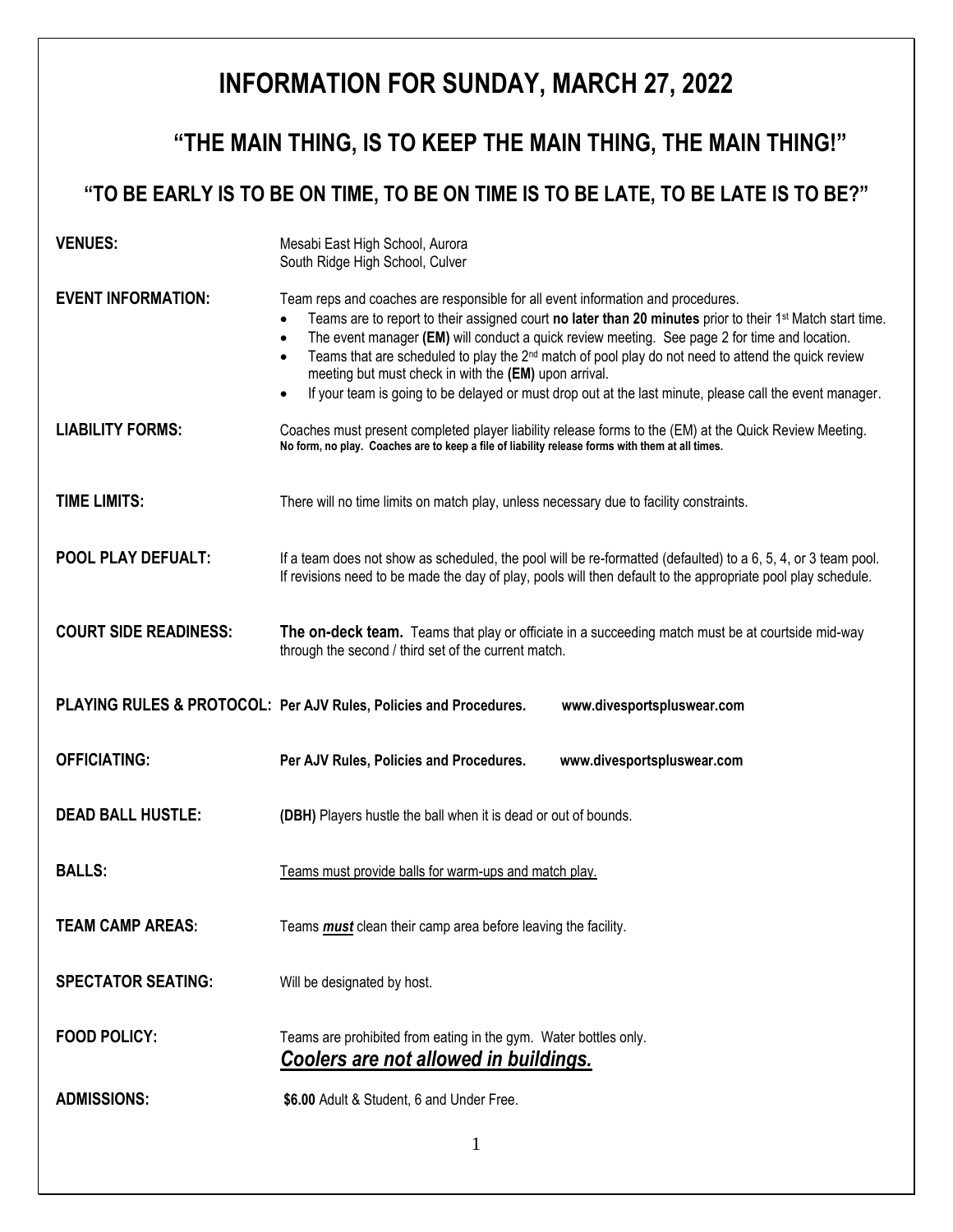## **VENUE INFORMATION**

| <b>VENUE</b>            | <b>HOST / EVENT MANAGER</b> | <b>PHONE</b> | <b>PARKING</b>                                   | <b>ENTRANCE</b>          |
|-------------------------|-----------------------------|--------------|--------------------------------------------------|--------------------------|
| Mesabi East High School | Kathy Undeland              | 218 742 3732 | <b>Main Parking Lot and</b><br>surrounding areas | Door 24                  |
| South Ridge High School | <b>Coach Brad Olesiak</b>   | 218-428-6326 | <b>Main Parking Lot</b>                          | <b>Gym Entrance Door</b> |
|                         |                             |              |                                                  |                          |

#### **EVENT / MATCH TIME ELEMENTS MUST BE FOLLOWED! FAILURE TO START ON TIME WILL RESULT IN 1 ST SET FORFEITURE FOR FAULTING TEAM.**

| <b>VENUE</b>       | <b>DOORS</b><br><b>OPEN</b> | <b>COACHES QUICK REVIEW MEETING</b>  | <b>1ST MATCH</b><br><b>WARM-UP PERIOD STARTS</b> | 1st MATCH<br><b>STARTS</b> |
|--------------------|-----------------------------|--------------------------------------|--------------------------------------------------|----------------------------|
| <b>South Ridge</b> | $9:15$ a.m.                 | 9:30 a.m., Court One                 | 9:45 a.m. Sharp!                                 | 10:00 a.m. Sharp!          |
| Mesabi East        | $10:15$ a.m.                | 10:30 a.m., Commons Area, North Side | 10:45 a.m. Sharp!                                | 11:00 a.m. Sharp!          |

## **TEAM ENTRIES**

| Venue             | <b>South Ridge</b>     | <b>South Ridge</b>   | <b>South Ridge</b>          |
|-------------------|------------------------|----------------------|-----------------------------|
| <b>Division</b>   | 11/12                  | 11/12                | 13/14                       |
| <b>Court</b>      | 1                      | $\overline{2}$       | $\overline{3}$              |
| <b>Pool</b>       | 1                      | $\boldsymbol{2}$     | 3                           |
| <b>Start Time</b> | 10:00 a.m.             | $10:00$ a.m.         | $10:00$ a.m.                |
| <b>Team A</b>     | <b>Hibbing 12 Blue</b> | Giants 12            | <b>Vikings / Broncos 14</b> |
| <b>Team B</b>     | <b>Cherry Orange</b>   | Hill City 12         | Virginia 14                 |
| <b>Team C</b>     | <b>Cloquet 12</b>      | <b>Cherry Black</b>  | <b>Hermantown 13</b>        |
| Team D            | <b>Hermantown 12</b>   | <b>Hermantown 11</b> | <b>CJV 13-1</b>             |
| <b>Team E</b>     | North Star 12          | <b>Ely 12</b>        | Hill City 14                |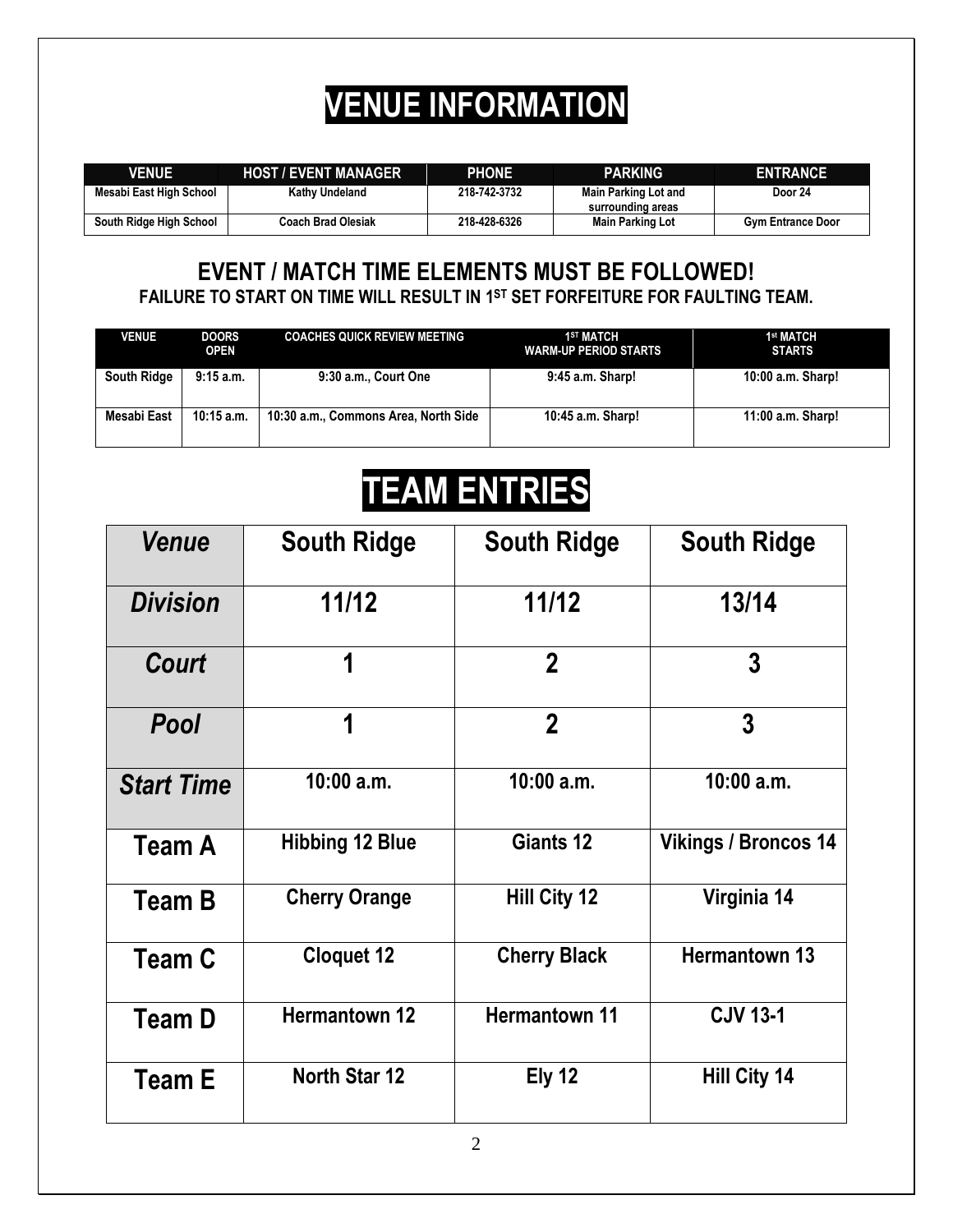## **TEAM ENTRIES CONTINUED**

| Venue             | <b>Mesabi East</b>      | Mesabi East             | Mesabi East           |
|-------------------|-------------------------|-------------------------|-----------------------|
| <b>Division</b>   | 13/14                   | 13/14                   | <b>12U</b>            |
| <b>Court</b>      | 1                       | $\overline{2}$          | $\overline{3}$        |
| <b>Pool</b>       | 1                       | 4                       | $\overline{2}$        |
| <b>Start Time</b> | $11:00$ a.m.            | 11:00 a.m.              | $11:00$ a.m.          |
| <b>Team A</b>     | <b>North Stars 14-1</b> | Giants 14               | <b>Hibbing Grey</b>   |
| <b>Team B</b>     | Ely 14                  | <b>Hibbing 14</b>       | <b>Whitecaps 10-1</b> |
| Team C            | <b>Giants Blue</b>      | <b>North Stars 14-2</b> | <b>North Stars 10</b> |
| <b>Team D</b>     | <b>Whitecaps 14-1</b>   | <b>Whitecaps 14-2</b>   | <b>Whitecaps 10-2</b> |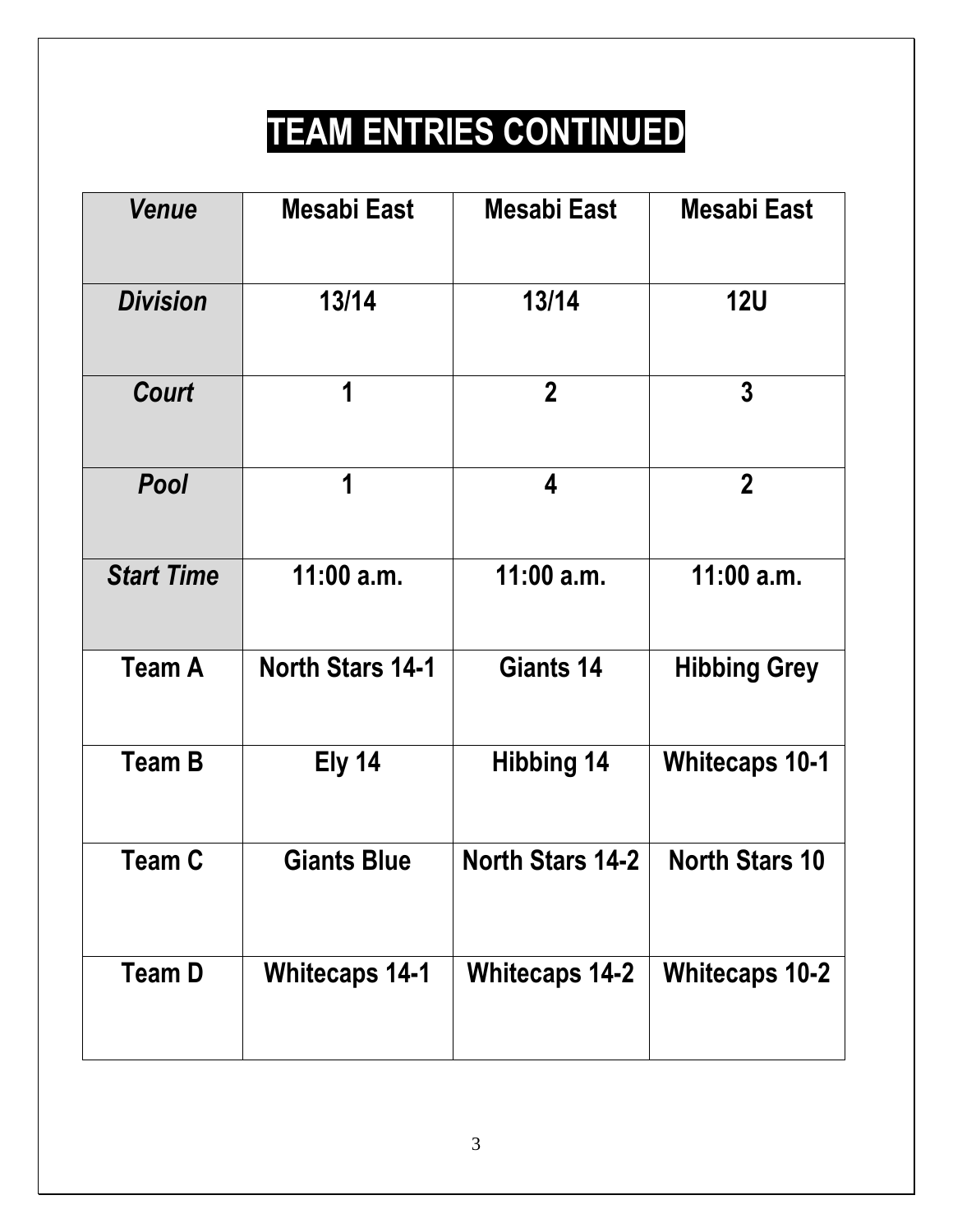## **MATCH SCHEDULE**

**MATCH PLAY: 4 Team Pool, 2 Sets to 25, Win by 2. MATCH PLAY: 5 Team Pool, 2 Sets to 21, Win by 2.**

| <b>Match</b><br>#       | <b>Warm Up</b><br><b>Period</b> | 4 Team<br>Pool | <b>Match</b><br># | <b>Warm Up</b><br><b>Period</b> | 5 Team<br>Pool |
|-------------------------|---------------------------------|----------------|-------------------|---------------------------------|----------------|
| 1                       | $10 \text{ min}$                | $A - C(B)$     | 1                 | $10 \text{ min}$                | $B - E(C)$     |
| $\boldsymbol{2}$        | $10 \text{ min}$                | $B - D(A)$     | $\overline{2}$    | $10 \text{ min}$                | $C - D(B)$     |
| $\mathbf 3$             | 5 min                           | $D - A (C)$    | $\overline{3}$    | $10 \text{ min}$                | $A - E(D)$     |
| $\overline{\mathbf{4}}$ | 5 min                           | $B - C(A)$     | 4                 | 5 min                           | $B - C$ (E)    |
| 5                       | 5 min                           | $C - D(B)$     | 5                 | 5 min                           | $A - D(B)$     |
| $6\phantom{1}$          | 5 min                           | $A - B(D)$     | 6                 | 5 min                           | $C - E(A)$     |
|                         |                                 |                | $\overline{7}$    | 5 min                           | $B - D(C)$     |
|                         |                                 |                | 8                 | 5 min                           | $A - C$ (E)    |
|                         |                                 |                | 9                 | 5 min                           | $D - E(A)$     |
|                         |                                 |                | 10                | 5 min                           | $A - B(D)$     |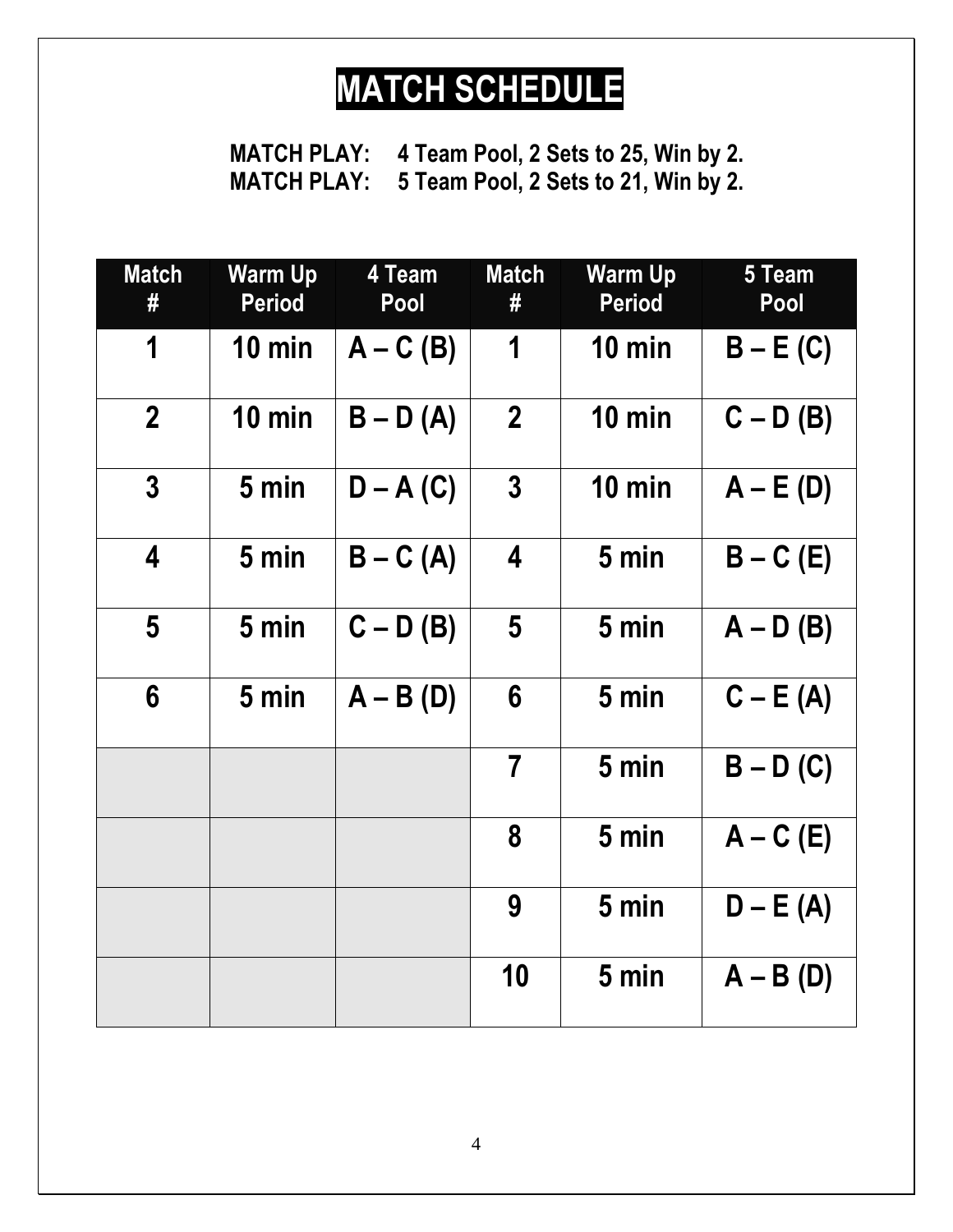## **WARM-UP PERIODS**

| <b>10 Minutes</b><br>Teams 1st Set                | <b>Shared Court - Ball Handling</b> | 2 minutes |
|---------------------------------------------------|-------------------------------------|-----------|
|                                                   | <b>Serving Teams Court</b>          | 4 minutes |
|                                                   | <b>Receiving Teams Court</b>        | 4 minutes |
| 5 Minutes<br>Teams 2nd &<br><b>Remaining Sets</b> | <b>Shared Court - Ball Handling</b> | 1 minute  |
|                                                   | <b>Serving Teams Court</b>          | 2 minutes |
|                                                   | <b>Receiving Teams Court</b>        | 2 minutes |

**In the spirit of sportsmanship, it is suggested that the non-warm-up team, the team that is off the court, shag balls for the hitting team, the team that is on the court. Please hand balls to the coach that is handling team warmups.**